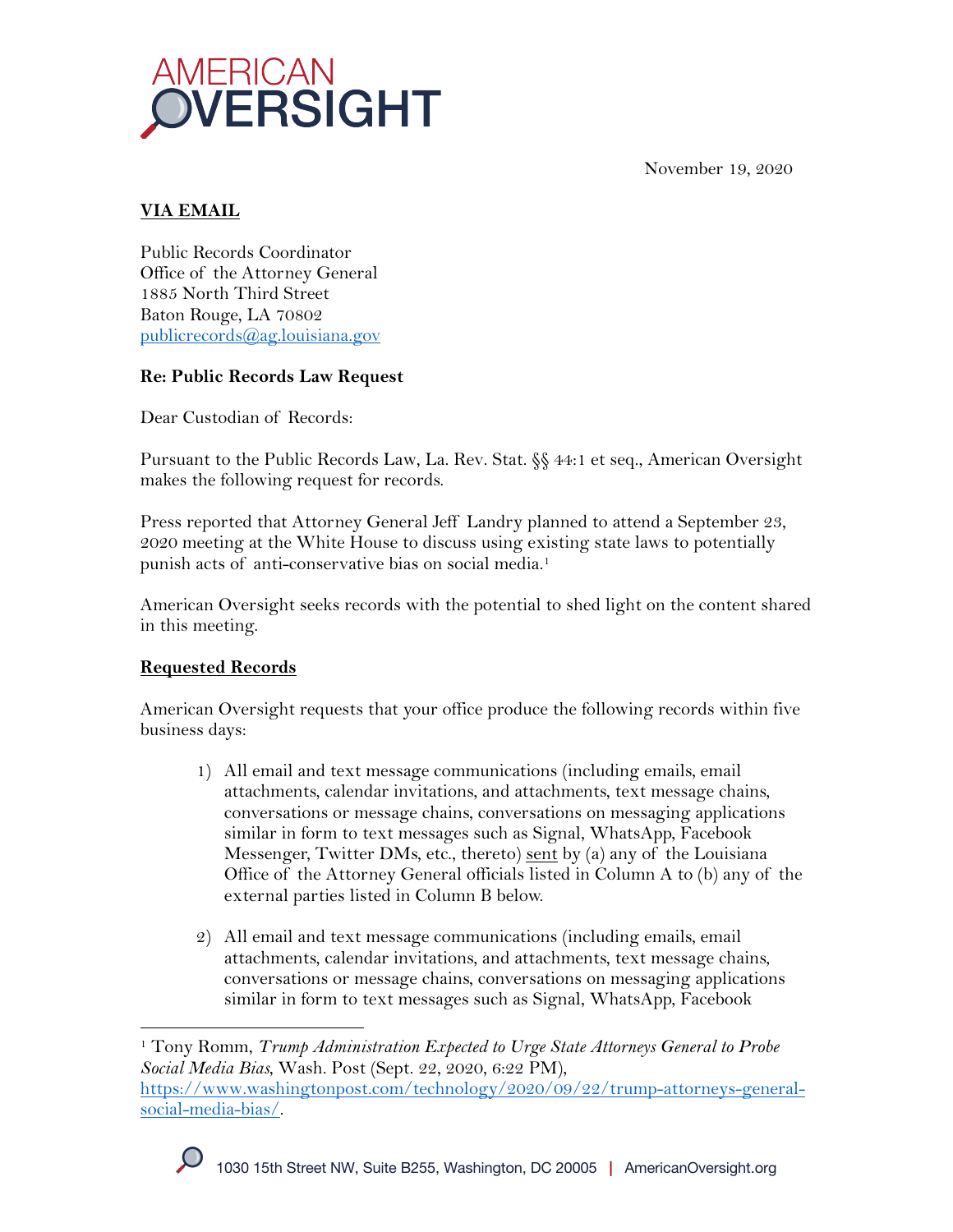Messenger, Twitter DMs, etc., thereto) sent by (a) any of the Louisiana Office of the Attorney General officials listed in Column A containing any of the following key terms:

- a. Postmarked
- b. Boockvar
- c. Giuliani
- d. Tabas
- e. "John Gore"
- f. "Justin Clark"
- g. "Nathan Groth"
- h. Passantino
- i. Papatov
- j. Langhofer
- k. Basile
- l. "Brett Johnson"
- m. "Eric Spencer"
- n. Landry
- o. RAGA
- p. MAGA
- q. Trump
- r. POTUS
- s. "election fraud"
- t. "election integrity"

| Column A: Office of the Attorney |                                                                                                                 | <b>Column B: External Parties</b> |                                                                                                                                     |
|----------------------------------|-----------------------------------------------------------------------------------------------------------------|-----------------------------------|-------------------------------------------------------------------------------------------------------------------------------------|
| <b>General Officials</b>         |                                                                                                                 |                                   |                                                                                                                                     |
| i.                               | Attorney General Jeff Landry, or<br>anyone communicating on his<br>behalf (such as a scheduler or<br>assistant) | $i$ .                             | Anyone communicating from an<br>email address ending in<br>@donaldtrump.com,<br>@donaldjtrump.com,                                  |
| ii.                              | Anyone serving as Chief of Staff<br>to the Attorney General                                                     |                                   | @trumpvictory.com, or<br>$@$ trumporg.com                                                                                           |
| iii.                             | Chief Deputy Attorney General,<br>Wilbur L. "Bill" Jr. Stiles, or<br>anyone communicating on his                | ii.                               | John Gore, Alex Popatov, or anyone<br>communicating from an email<br>address ending in $@$ jonesday.com                             |
|                                  | behalf (such as a scheduler or<br>assistant)                                                                    | iii.                              | Justin Clark, Nathan Groth, Stefan<br>Passantino, or anyone<br>communicating from an email<br>address ending in<br>@michaelbest.com |
|                                  |                                                                                                                 | iv.                               | Kory Langhofer, Thomas Basile, or<br>anyone communicating from an<br>email address ending in<br>@statecraftlaw.com                  |
|                                  |                                                                                                                 | V.                                | Brett Johnson, Eric Spencer, or<br>anyone communicating from an                                                                     |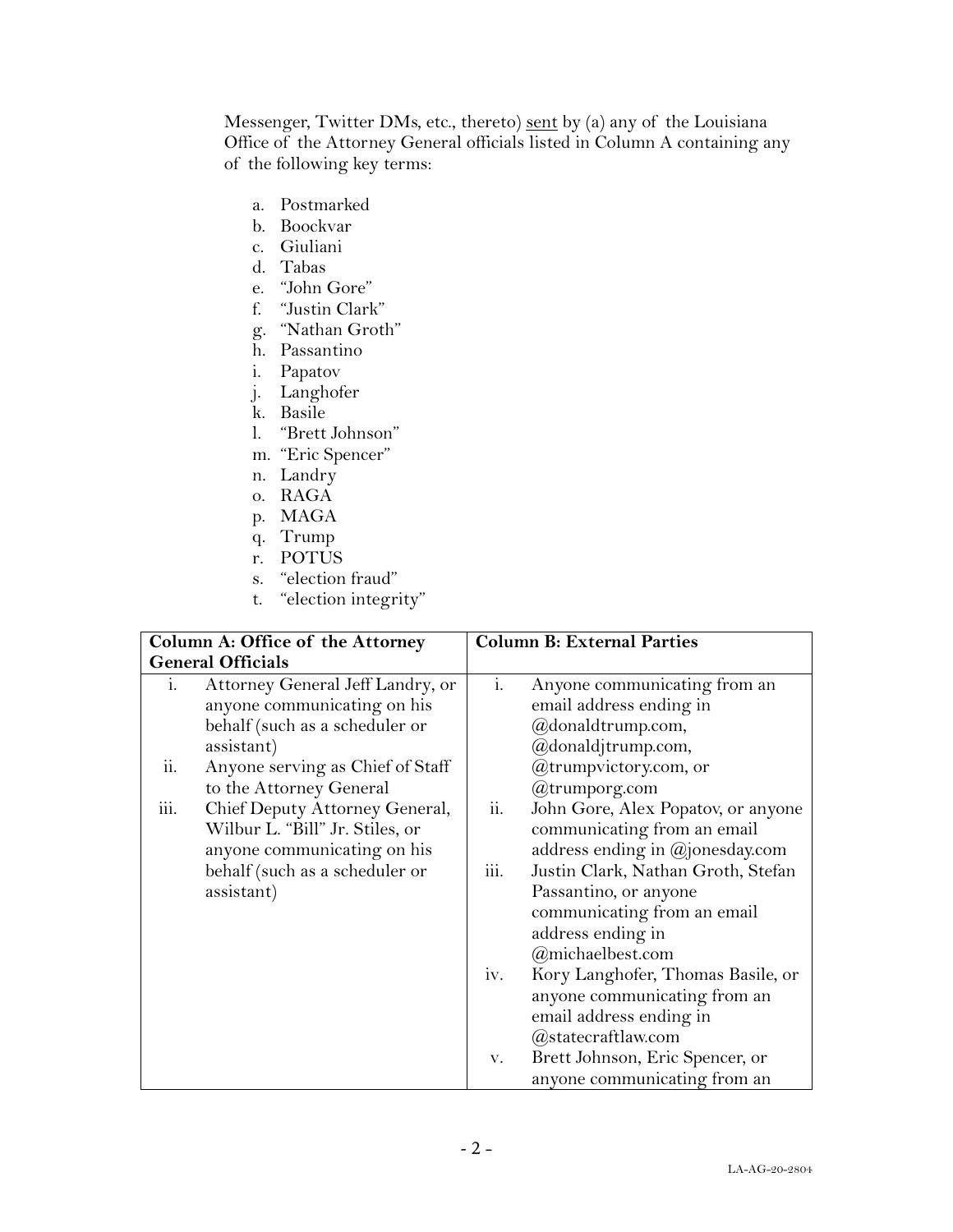| email address ending in<br>@swlaw.com<br>vi.<br>Anyone communicating from an<br>email address ending in @gop.com,<br>@rnchq.com, @wisgop.org, or<br>@wisgop.info<br>vii.<br>Jason Stuckey (including, but not<br>limited to, at<br>jstuckey@bricker.com)<br>viii.<br>Jason Torchinsky (including, but<br>not limited to, at<br>jtorchinsky@hvjt.law)<br>Tom Fitton or anyone<br>IX.<br>communicating from an email<br>address ending in<br>@judicialwatch.org<br>Catherine Engelbrecht or anyone<br>X.<br>communicating from an email<br>address ending in<br>@truethevote.org<br>xi.<br>J. Christian Adams, Logan<br>Churchwell, or anyone<br>communicating from an email<br>address ending in<br>@publicinterestlegal.org or<br>@electionlawcenter.com<br>Hans von Spakovsky or anyone<br>xii.<br>communicating from an email<br>address ending in @heritage.org<br>xiii.<br>James O'Keefe or anyone<br>communicating from an email<br>address ending in<br>@projectveritas.com or<br>@projectveritasaction.com<br>Jay Sekulow or anyone<br>xiv.<br>communicating from an email<br>address ending in @aclj.org<br>Matt Schlapp or anyone<br>XV.<br>communicating from an email<br>address ending in<br>@conservative.org<br>Rudolph Giuliani, or anyone<br>XVI.<br>communicating on his behalf (such<br>as Jo Ann Zafonte, Christianne<br>Allen, Beau Wagner, or anyone<br>communicating from an email |  |                   |
|----------------------------------------------------------------------------------------------------------------------------------------------------------------------------------------------------------------------------------------------------------------------------------------------------------------------------------------------------------------------------------------------------------------------------------------------------------------------------------------------------------------------------------------------------------------------------------------------------------------------------------------------------------------------------------------------------------------------------------------------------------------------------------------------------------------------------------------------------------------------------------------------------------------------------------------------------------------------------------------------------------------------------------------------------------------------------------------------------------------------------------------------------------------------------------------------------------------------------------------------------------------------------------------------------------------------------------------------------------------------------------------------------------|--|-------------------|
|                                                                                                                                                                                                                                                                                                                                                                                                                                                                                                                                                                                                                                                                                                                                                                                                                                                                                                                                                                                                                                                                                                                                                                                                                                                                                                                                                                                                          |  |                   |
|                                                                                                                                                                                                                                                                                                                                                                                                                                                                                                                                                                                                                                                                                                                                                                                                                                                                                                                                                                                                                                                                                                                                                                                                                                                                                                                                                                                                          |  |                   |
|                                                                                                                                                                                                                                                                                                                                                                                                                                                                                                                                                                                                                                                                                                                                                                                                                                                                                                                                                                                                                                                                                                                                                                                                                                                                                                                                                                                                          |  |                   |
|                                                                                                                                                                                                                                                                                                                                                                                                                                                                                                                                                                                                                                                                                                                                                                                                                                                                                                                                                                                                                                                                                                                                                                                                                                                                                                                                                                                                          |  |                   |
|                                                                                                                                                                                                                                                                                                                                                                                                                                                                                                                                                                                                                                                                                                                                                                                                                                                                                                                                                                                                                                                                                                                                                                                                                                                                                                                                                                                                          |  |                   |
|                                                                                                                                                                                                                                                                                                                                                                                                                                                                                                                                                                                                                                                                                                                                                                                                                                                                                                                                                                                                                                                                                                                                                                                                                                                                                                                                                                                                          |  |                   |
|                                                                                                                                                                                                                                                                                                                                                                                                                                                                                                                                                                                                                                                                                                                                                                                                                                                                                                                                                                                                                                                                                                                                                                                                                                                                                                                                                                                                          |  |                   |
|                                                                                                                                                                                                                                                                                                                                                                                                                                                                                                                                                                                                                                                                                                                                                                                                                                                                                                                                                                                                                                                                                                                                                                                                                                                                                                                                                                                                          |  |                   |
|                                                                                                                                                                                                                                                                                                                                                                                                                                                                                                                                                                                                                                                                                                                                                                                                                                                                                                                                                                                                                                                                                                                                                                                                                                                                                                                                                                                                          |  |                   |
|                                                                                                                                                                                                                                                                                                                                                                                                                                                                                                                                                                                                                                                                                                                                                                                                                                                                                                                                                                                                                                                                                                                                                                                                                                                                                                                                                                                                          |  |                   |
|                                                                                                                                                                                                                                                                                                                                                                                                                                                                                                                                                                                                                                                                                                                                                                                                                                                                                                                                                                                                                                                                                                                                                                                                                                                                                                                                                                                                          |  |                   |
|                                                                                                                                                                                                                                                                                                                                                                                                                                                                                                                                                                                                                                                                                                                                                                                                                                                                                                                                                                                                                                                                                                                                                                                                                                                                                                                                                                                                          |  |                   |
|                                                                                                                                                                                                                                                                                                                                                                                                                                                                                                                                                                                                                                                                                                                                                                                                                                                                                                                                                                                                                                                                                                                                                                                                                                                                                                                                                                                                          |  |                   |
|                                                                                                                                                                                                                                                                                                                                                                                                                                                                                                                                                                                                                                                                                                                                                                                                                                                                                                                                                                                                                                                                                                                                                                                                                                                                                                                                                                                                          |  |                   |
|                                                                                                                                                                                                                                                                                                                                                                                                                                                                                                                                                                                                                                                                                                                                                                                                                                                                                                                                                                                                                                                                                                                                                                                                                                                                                                                                                                                                          |  |                   |
|                                                                                                                                                                                                                                                                                                                                                                                                                                                                                                                                                                                                                                                                                                                                                                                                                                                                                                                                                                                                                                                                                                                                                                                                                                                                                                                                                                                                          |  |                   |
|                                                                                                                                                                                                                                                                                                                                                                                                                                                                                                                                                                                                                                                                                                                                                                                                                                                                                                                                                                                                                                                                                                                                                                                                                                                                                                                                                                                                          |  |                   |
|                                                                                                                                                                                                                                                                                                                                                                                                                                                                                                                                                                                                                                                                                                                                                                                                                                                                                                                                                                                                                                                                                                                                                                                                                                                                                                                                                                                                          |  |                   |
|                                                                                                                                                                                                                                                                                                                                                                                                                                                                                                                                                                                                                                                                                                                                                                                                                                                                                                                                                                                                                                                                                                                                                                                                                                                                                                                                                                                                          |  |                   |
|                                                                                                                                                                                                                                                                                                                                                                                                                                                                                                                                                                                                                                                                                                                                                                                                                                                                                                                                                                                                                                                                                                                                                                                                                                                                                                                                                                                                          |  |                   |
|                                                                                                                                                                                                                                                                                                                                                                                                                                                                                                                                                                                                                                                                                                                                                                                                                                                                                                                                                                                                                                                                                                                                                                                                                                                                                                                                                                                                          |  |                   |
|                                                                                                                                                                                                                                                                                                                                                                                                                                                                                                                                                                                                                                                                                                                                                                                                                                                                                                                                                                                                                                                                                                                                                                                                                                                                                                                                                                                                          |  |                   |
|                                                                                                                                                                                                                                                                                                                                                                                                                                                                                                                                                                                                                                                                                                                                                                                                                                                                                                                                                                                                                                                                                                                                                                                                                                                                                                                                                                                                          |  |                   |
|                                                                                                                                                                                                                                                                                                                                                                                                                                                                                                                                                                                                                                                                                                                                                                                                                                                                                                                                                                                                                                                                                                                                                                                                                                                                                                                                                                                                          |  |                   |
|                                                                                                                                                                                                                                                                                                                                                                                                                                                                                                                                                                                                                                                                                                                                                                                                                                                                                                                                                                                                                                                                                                                                                                                                                                                                                                                                                                                                          |  |                   |
|                                                                                                                                                                                                                                                                                                                                                                                                                                                                                                                                                                                                                                                                                                                                                                                                                                                                                                                                                                                                                                                                                                                                                                                                                                                                                                                                                                                                          |  |                   |
|                                                                                                                                                                                                                                                                                                                                                                                                                                                                                                                                                                                                                                                                                                                                                                                                                                                                                                                                                                                                                                                                                                                                                                                                                                                                                                                                                                                                          |  |                   |
|                                                                                                                                                                                                                                                                                                                                                                                                                                                                                                                                                                                                                                                                                                                                                                                                                                                                                                                                                                                                                                                                                                                                                                                                                                                                                                                                                                                                          |  |                   |
|                                                                                                                                                                                                                                                                                                                                                                                                                                                                                                                                                                                                                                                                                                                                                                                                                                                                                                                                                                                                                                                                                                                                                                                                                                                                                                                                                                                                          |  |                   |
|                                                                                                                                                                                                                                                                                                                                                                                                                                                                                                                                                                                                                                                                                                                                                                                                                                                                                                                                                                                                                                                                                                                                                                                                                                                                                                                                                                                                          |  |                   |
|                                                                                                                                                                                                                                                                                                                                                                                                                                                                                                                                                                                                                                                                                                                                                                                                                                                                                                                                                                                                                                                                                                                                                                                                                                                                                                                                                                                                          |  |                   |
|                                                                                                                                                                                                                                                                                                                                                                                                                                                                                                                                                                                                                                                                                                                                                                                                                                                                                                                                                                                                                                                                                                                                                                                                                                                                                                                                                                                                          |  |                   |
|                                                                                                                                                                                                                                                                                                                                                                                                                                                                                                                                                                                                                                                                                                                                                                                                                                                                                                                                                                                                                                                                                                                                                                                                                                                                                                                                                                                                          |  |                   |
|                                                                                                                                                                                                                                                                                                                                                                                                                                                                                                                                                                                                                                                                                                                                                                                                                                                                                                                                                                                                                                                                                                                                                                                                                                                                                                                                                                                                          |  |                   |
|                                                                                                                                                                                                                                                                                                                                                                                                                                                                                                                                                                                                                                                                                                                                                                                                                                                                                                                                                                                                                                                                                                                                                                                                                                                                                                                                                                                                          |  |                   |
|                                                                                                                                                                                                                                                                                                                                                                                                                                                                                                                                                                                                                                                                                                                                                                                                                                                                                                                                                                                                                                                                                                                                                                                                                                                                                                                                                                                                          |  |                   |
|                                                                                                                                                                                                                                                                                                                                                                                                                                                                                                                                                                                                                                                                                                                                                                                                                                                                                                                                                                                                                                                                                                                                                                                                                                                                                                                                                                                                          |  |                   |
|                                                                                                                                                                                                                                                                                                                                                                                                                                                                                                                                                                                                                                                                                                                                                                                                                                                                                                                                                                                                                                                                                                                                                                                                                                                                                                                                                                                                          |  |                   |
|                                                                                                                                                                                                                                                                                                                                                                                                                                                                                                                                                                                                                                                                                                                                                                                                                                                                                                                                                                                                                                                                                                                                                                                                                                                                                                                                                                                                          |  |                   |
|                                                                                                                                                                                                                                                                                                                                                                                                                                                                                                                                                                                                                                                                                                                                                                                                                                                                                                                                                                                                                                                                                                                                                                                                                                                                                                                                                                                                          |  |                   |
|                                                                                                                                                                                                                                                                                                                                                                                                                                                                                                                                                                                                                                                                                                                                                                                                                                                                                                                                                                                                                                                                                                                                                                                                                                                                                                                                                                                                          |  |                   |
|                                                                                                                                                                                                                                                                                                                                                                                                                                                                                                                                                                                                                                                                                                                                                                                                                                                                                                                                                                                                                                                                                                                                                                                                                                                                                                                                                                                                          |  |                   |
|                                                                                                                                                                                                                                                                                                                                                                                                                                                                                                                                                                                                                                                                                                                                                                                                                                                                                                                                                                                                                                                                                                                                                                                                                                                                                                                                                                                                          |  |                   |
|                                                                                                                                                                                                                                                                                                                                                                                                                                                                                                                                                                                                                                                                                                                                                                                                                                                                                                                                                                                                                                                                                                                                                                                                                                                                                                                                                                                                          |  |                   |
|                                                                                                                                                                                                                                                                                                                                                                                                                                                                                                                                                                                                                                                                                                                                                                                                                                                                                                                                                                                                                                                                                                                                                                                                                                                                                                                                                                                                          |  |                   |
|                                                                                                                                                                                                                                                                                                                                                                                                                                                                                                                                                                                                                                                                                                                                                                                                                                                                                                                                                                                                                                                                                                                                                                                                                                                                                                                                                                                                          |  |                   |
|                                                                                                                                                                                                                                                                                                                                                                                                                                                                                                                                                                                                                                                                                                                                                                                                                                                                                                                                                                                                                                                                                                                                                                                                                                                                                                                                                                                                          |  |                   |
|                                                                                                                                                                                                                                                                                                                                                                                                                                                                                                                                                                                                                                                                                                                                                                                                                                                                                                                                                                                                                                                                                                                                                                                                                                                                                                                                                                                                          |  | address ending in |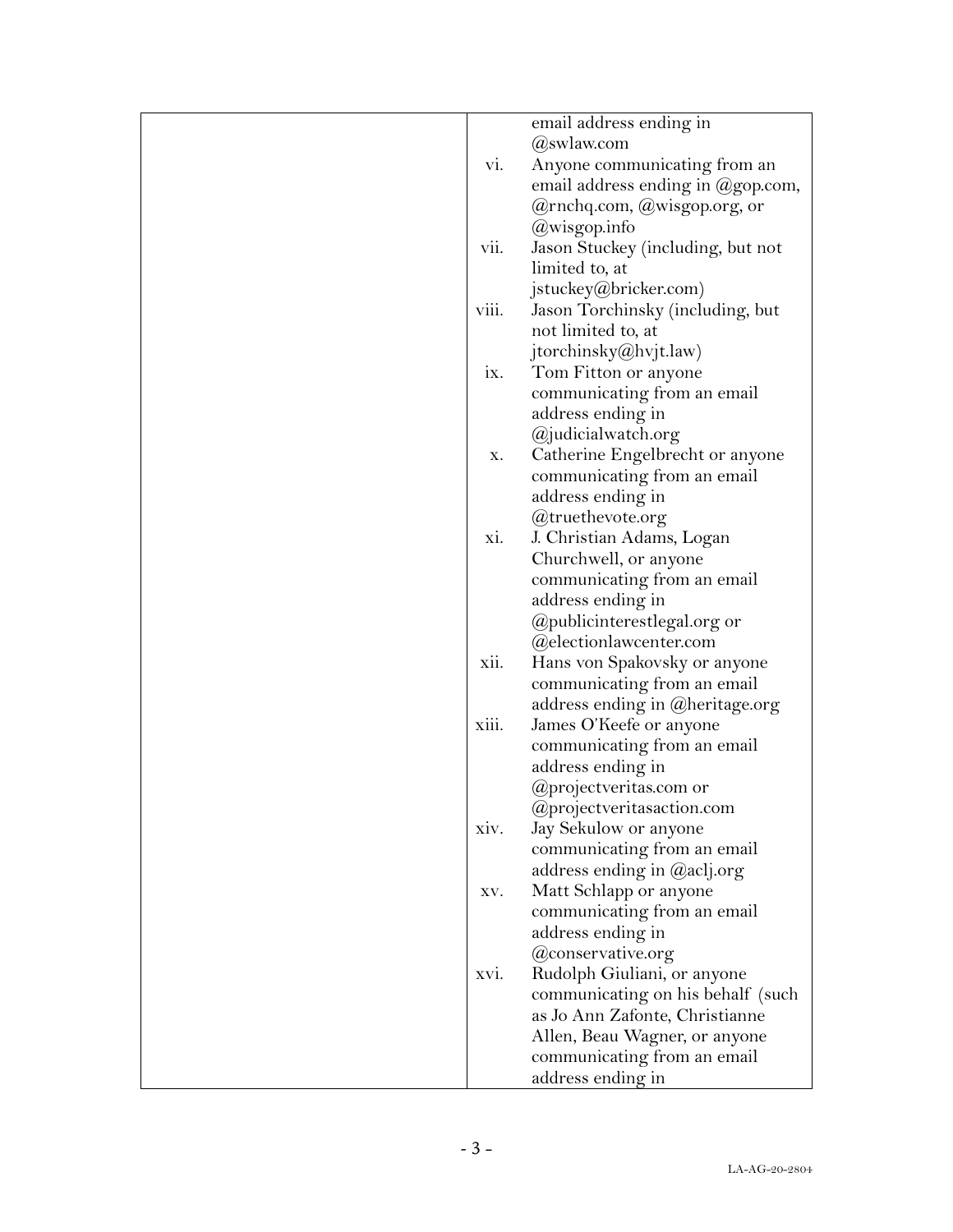|        | @giulianisecurity.com,             |
|--------|------------------------------------|
|        | giulianipartners.com, gdcillc.com) |
| xvii.  | Anyone communicating from an       |
|        | email address ending in            |
|        | mail.house.gov or senate.gov       |
| xviii. | Lawrence Tabas, Bernadette         |
|        | Comfort, or anyone communicating   |
|        | from an email address ending in    |
|        | $(a)$ pagop.org                    |

In an effort to accommodate your office and reduce the number of potentially responsive records to be processed and produced, American Oversight has limited its request to emails **sent** by the named officials. To be clear, however, American Oversight still requests that complete email chains be produced, displaying both sent and received messages. This means that both a custodian's response to an email and the initial received message are responsive to this request and should be produced.

Please provide all responsive records from October 27, 2020, through the date the search is conducted.

#### **Fee Waiver Request**

In accordance with La. Rev. Stat. Ann.  $\frac{6}{44:32(C)(2)}$ , American Oversight requests a waiver of fees associated with processing this request for records. A waiver of fees for this request is appropriate, because American Oversight's use of the requested records "will be limited to a public purpose."<sup>2</sup>

This request is primarily and fundamentally for non-commercial purposes. The requested records are directly related to the work of state officials, with the potential to shed light on the Attorney General's communications with groups engaged in purported election integrity efforts. Voting rights and election administration are of substantial public interest both in Louisiana and nationwide. Accordingly, release of records that may help the public understand the operations and activities of state officials is in the public interest.

As a 501(c)(3) nonprofit, American Oversight does not have a commercial purpose and the release of the information requested is not in American Oversight's financial interest. American Oversight's mission is to promote transparency in government, to educate the public about government activities, and to ensure the accountability of government officials. American Oversight uses the information gathered, and its analysis of it, to educate the public through reports, press releases, or other media. American Oversight also makes materials it gathers available on its public website and promotes their availability on social media platforms, such as Facebook and Twitter.<sup>3</sup>

<sup>&</sup>lt;sup>2</sup> La. Rev. Stat. Ann.  $$44:32(C)(2)$ .

<sup>3</sup> American Oversight currently has approximately 16,400 followers on Facebook and 106,100 followers on Twitter. American Oversight, Facebook,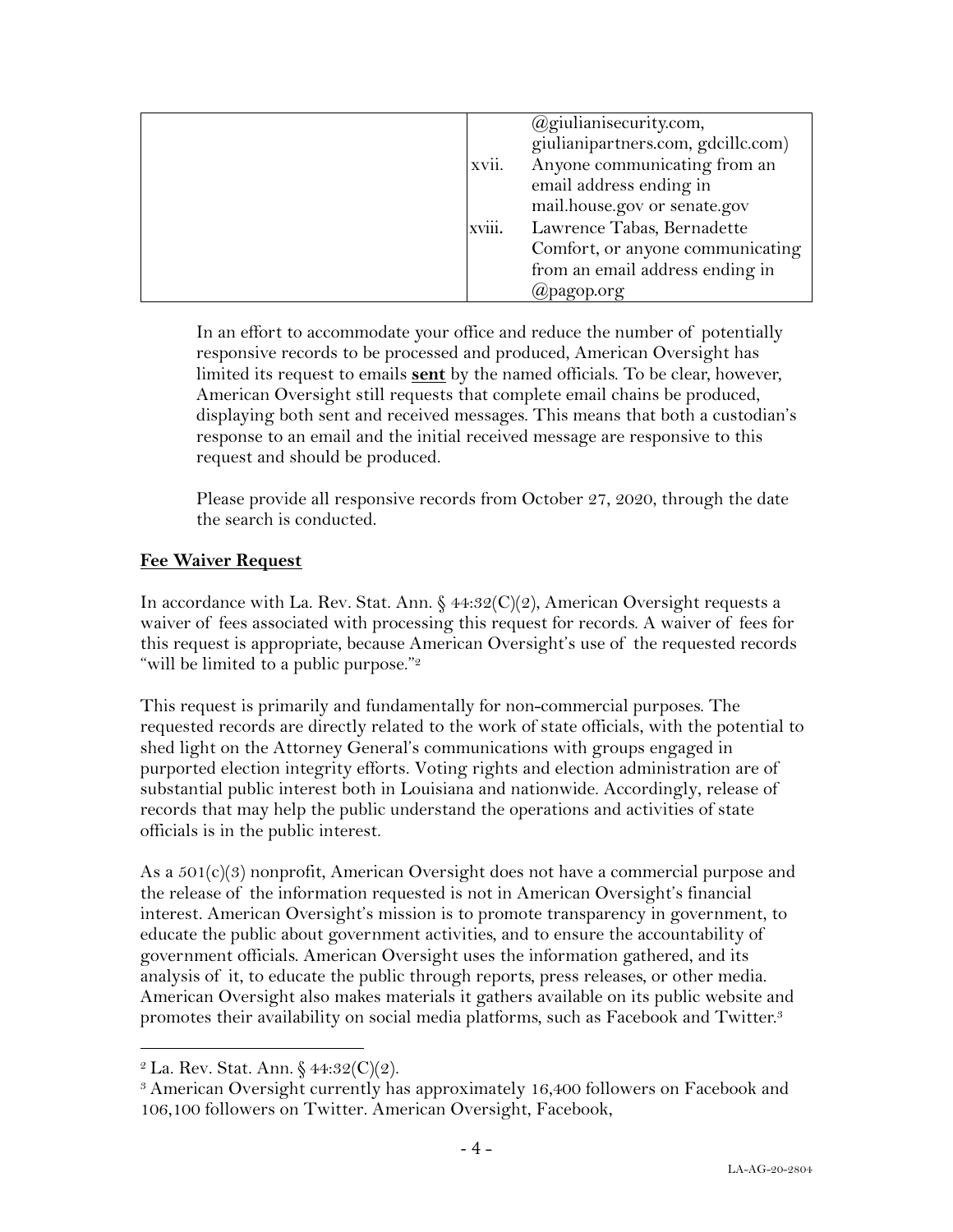American Oversight has also demonstrated its commitment to the public disclosure of documents and creation of editorial content through numerous substantive analyses posted to its website.4 Examples reflecting this commitment to the public disclosure of documents and the creation of editorial content include the posting of records related to the organization's State Accountability Project covering voting rights issues in various states;<sup>5</sup> the posting of records related to an ethics waiver received by a senior Department of Justice attorney and an analysis of what those records demonstrated regarding the Department's process for issuing such waivers;<sup>6</sup> posting records received as part of American Oversight's "Audit the Wall" project to gather and analyze information related to the administration's proposed construction of a barrier along the U.S.-Mexico border, and analyses of what those records reveal;7 posting records regarding potential self-dealing at the Department of Housing & Urban Development and related analysis;<sup>8</sup> posting records and analysis relating to the federal government's efforts to sell nuclear technology to Saudi Arabia;9 and posting records and analysis regarding the Department of Justice's decision in response to demands from Congress to direct a U.S. Attorney to undertake a wide-ranging review and make recommendations regarding criminal investigations relating to the President's political opponents and allegations of misconduct by the Department of Justice itself and the Federal Bureau of Investigation.10

Accordingly, American Oversight qualifies for a fee waiver.

https://www.facebook.com/weareoversight/ (last visited Nov. 10, 2020); American Oversight (@weareoversight), Twitter, https://twitter.com/weareoversight (last visited Nov. 10, 2020).

<sup>4</sup> *News*, American Oversight, https://www.americanoversight.org/blog. 5 *State Accountability Project*, American Oversight,

https://www.americanoversight.org/state-accountability-project.

<sup>6</sup> *DOJ Records Relating to Solicitor General Noel Francisco's Recusal*, American Oversight, https://www.americanoversight.org/document/doj-civil-division-response-noelfrancisco-compliance; *Francisco & the Travel Ban: What We Learned from the DOJ Documents*, American Oversight, https://www.americanoversight.org/francisco-thetravel-ban-what-we-learned-from-the-doj-documents.

<sup>7</sup> *See generally Audit the Wall*, American Oversight,

https://www.americanoversight.org/investigation/audit-the-wall; *see, e.g.*, *Border Wall Investigation Report: No Plans, No Funding, No Timeline, No Wall*, American Oversight, https://www.americanoversight.org/border-wall-investigation-report-no-plans-no-

funding-no-timeline-no-wall. 8 *Documents Reveal Ben Carson Jr.'s Attempts to Use His Influence at HUD to Help His Business*, American Oversight, https://www.americanoversight.org/documents-revealben-carson-jr-s-attempts-to-use-his-influence-at-hud-to-help-his-business. 9 *Investigating the Trump Administration's Efforts to Sell Nuclear Technology to Saudi* 

*Arabia*, American Oversight, https://www.americanoversight.org/investigating-thetrump-administrations-efforts-to-sell-nuclear-technology-to-saudi-arabia. 10 *Sessions' Letter Shows DOJ Acted on Trump's Authoritarian Demand to Investigate Clinton*,

American Oversight, https://www.americanoversight.org/sessions-letter.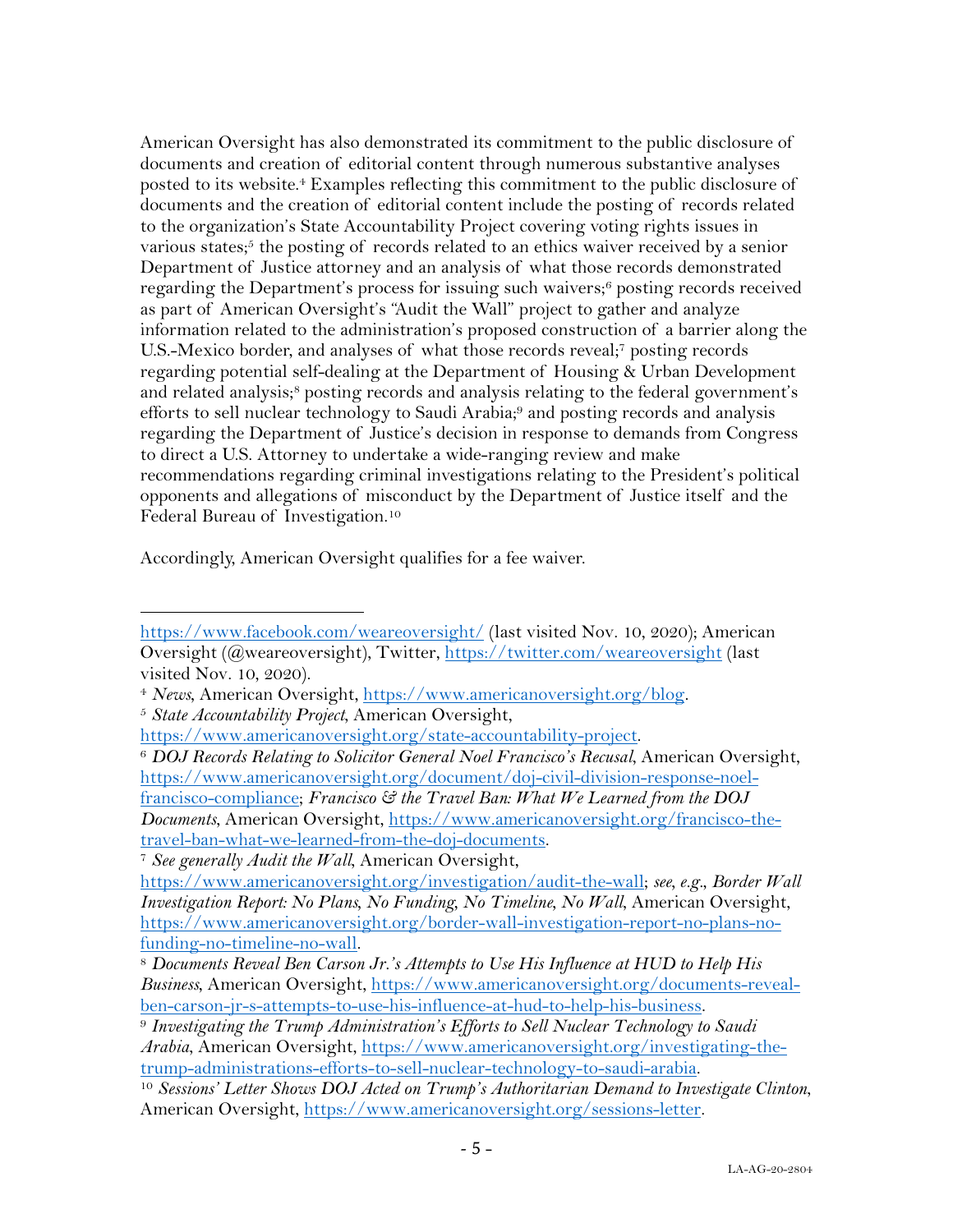### **Guidance Regarding the Search & Processing of Requested Records**

In connection with its request for records, American Oversight provides the following guidance regarding the scope of the records sought and the search and processing of records:

- Please search all locations and systems likely to have responsive records, regardless of format, medium, or physical characteristics.
- Our request for records includes any attachments to those records or other materials enclosed with those records when they were previously transmitted. To the extent that an email is responsive to our request, our request includes all prior messages sent or received in that email chain, as well as any attachments to the email.
- Please search all relevant records or systems containing records regarding agency business. Do not exclude records regarding agency business contained in files, email accounts, or devices in the personal custody of your officials, such as personal email accounts.
- In the event some portions of the requested records are properly exempt from disclosure, please disclose any reasonably segregable non-exempt portions of the requested records. If a request is denied in whole, please state specifically why it is not reasonable to segregate portions of the record for release.
- Please take appropriate steps to ensure that records responsive to this request are not deleted by the agency before the completion of processing for this request. If records potentially responsive to this request are likely to be located on systems where they are subject to potential deletion, including on a scheduled basis, please take steps to prevent that deletion, including, as appropriate, by instituting a litigation hold on those records.

#### **Conclusion**

If you have any questions regarding how to construe this request for records or believe that further discussions regarding search and processing would facilitate a more efficient production of records of interest to American Oversight, please do not hesitate to contact American Oversight to discuss this request. American Oversight welcomes an opportunity to discuss its request with you before you undertake your search or incur search or duplication costs. By working together at the outset, American Oversight and your agency can decrease the likelihood of costly and time-consuming litigation in the future.

Where possible, please provide responsive material in an electronic format by email. Alternatively, please provide responsive material in native format or in PDF format on a USB drive. Please send any responsive material being sent by mail to American Oversight, 1030 15th Street NW, Suite B255, Washington, DC 20005. If it will